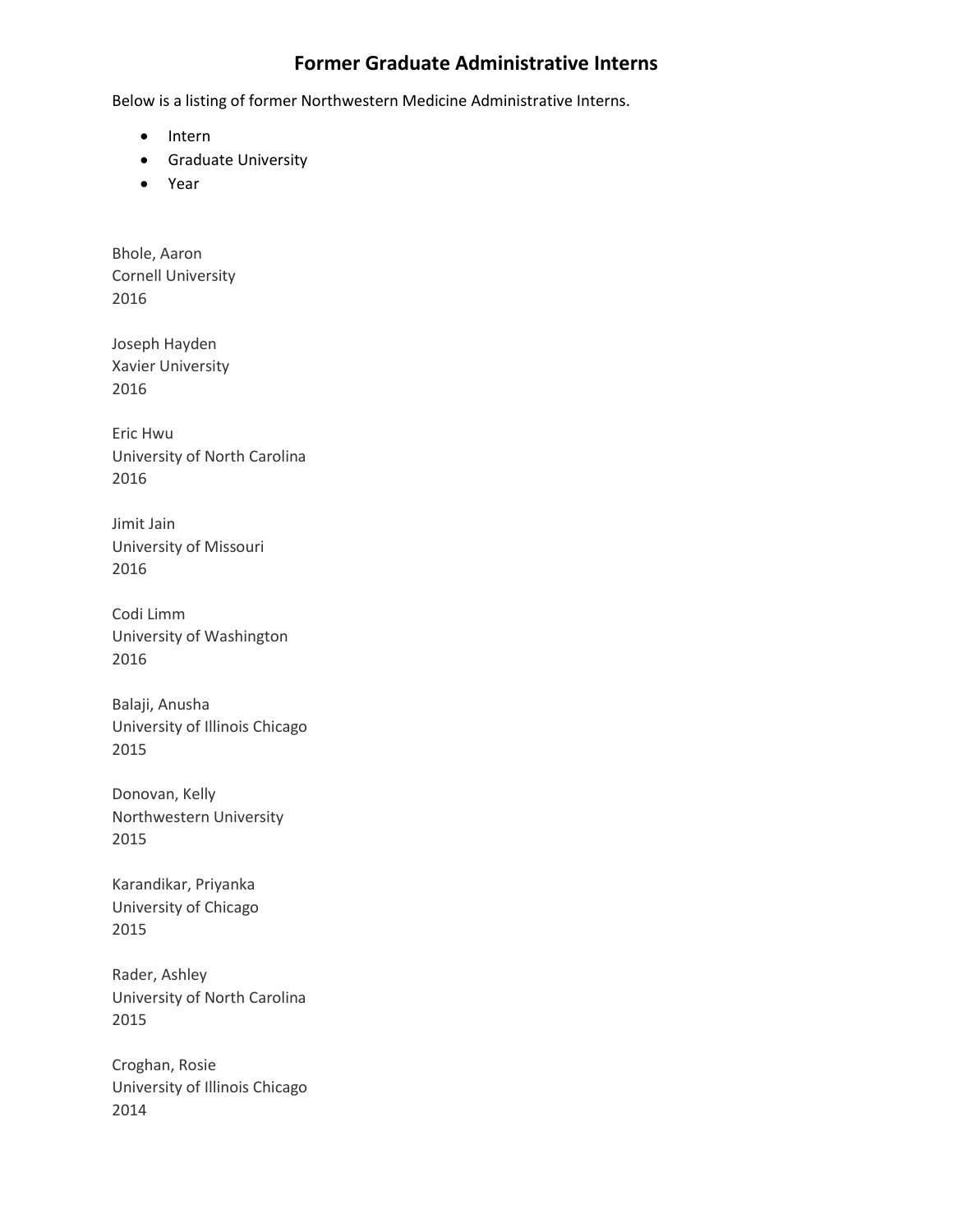Hogan, Jack Albany Law School, Union Graduate College 2014

Julien, JP Yale University 2014

Kibler, Lizzie University of Chicago 2014

Kilambi, Vikram Northwestern University 2013

Khayat, Mark Northwestern University 2013

Miller, Alison University of Washington 2013

Amin, Ayesha New York University 2012

Campbell, Andrew W. Medical University of South Carolina 2012

Castongia, Joseph University of Minnesota, Twin Cities 2012

Ceo, Jason Wayne State University 2012

Feistritzer, Sara Beth University of North Carolina at Chapel Hill 2012

Frey, Brian University of Michigan 2012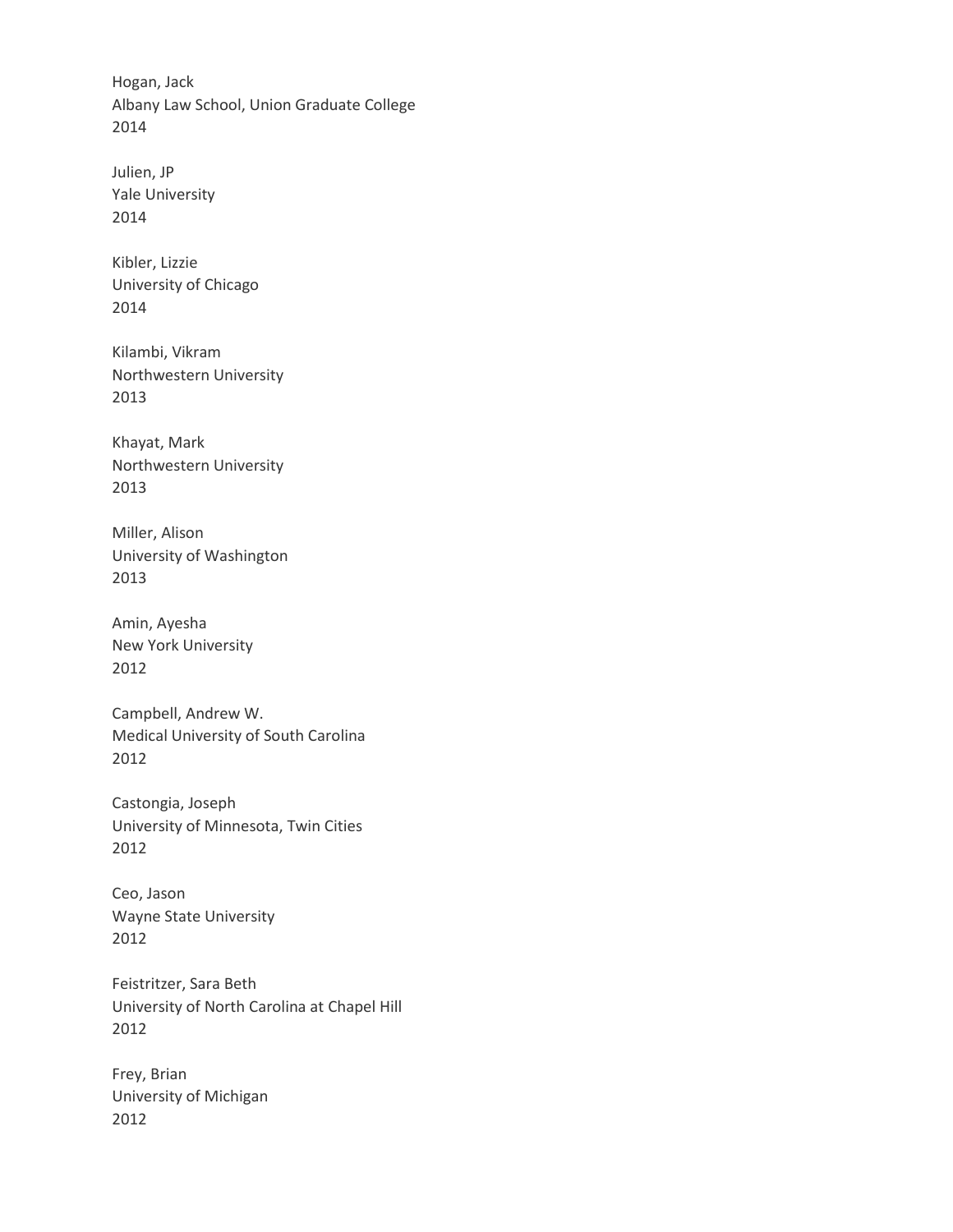Irwin, Shannon Arizona State University 2012

Kuo, Harry Han Medical University of South Carolina 2012

Peterson, Tyler University of Iowa 2012

Reiter, Sean B. University of Colorado, Denver 2012

Ridgway, Ian C. Arizona State University 2012

Szafron, Jessica University of Illinois, Chicago 2012

Thomas, Katherine M. Emory University 2012

Winfree, William University of Oklahoma 2012

Al-Mousa, Nada George Washington University 2011

Alpan, Parla Erin Columbia University 2011

Bajaj, Sam Rush University Medical Center 2011

Brooks, Angel University of Illinois, Chicago 2011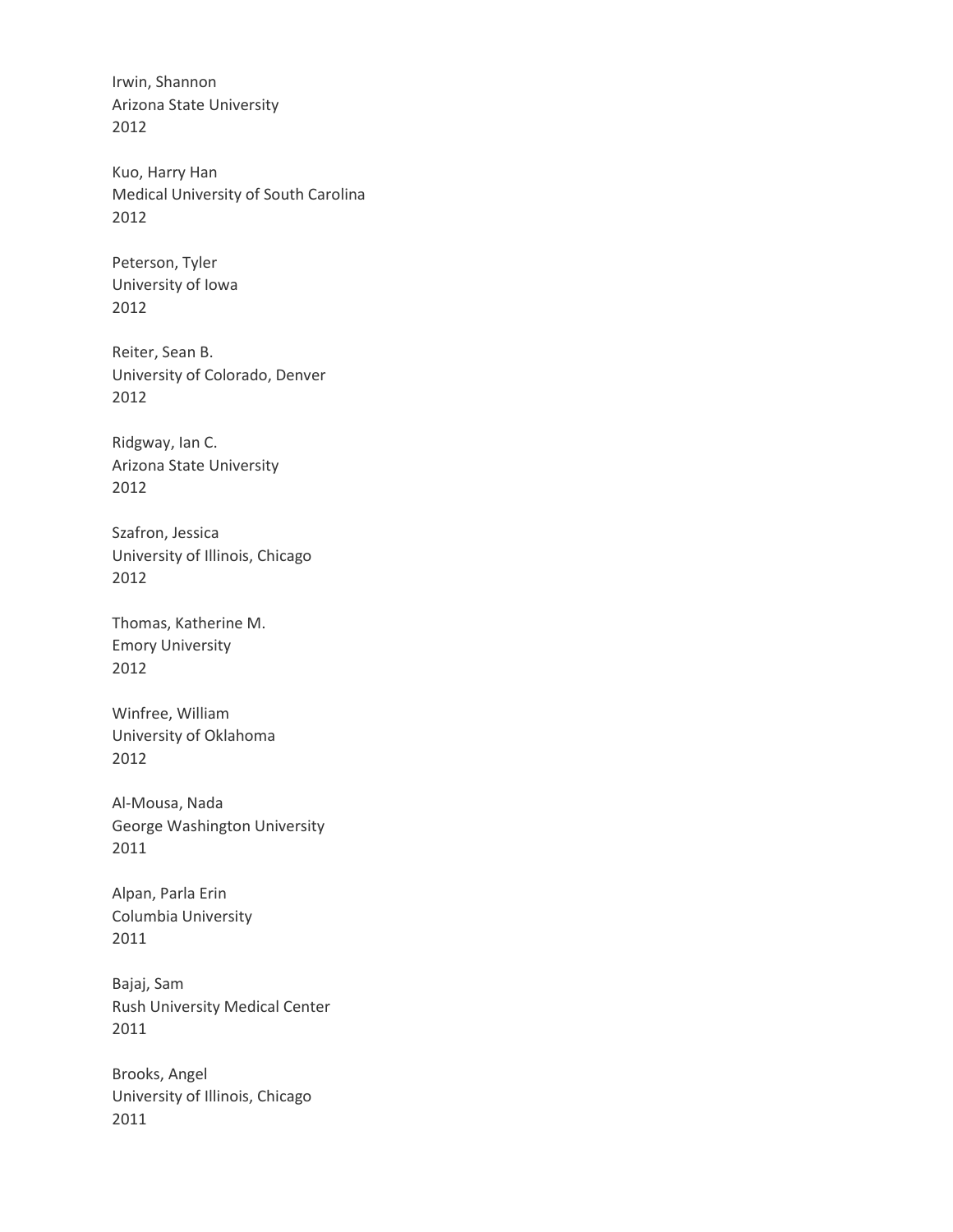Burke, Heather Rush University Medical Center 2011

Dowden, Emily Northwestern University 2011

Downs, Amy Marie University of Alabama, Birmingham 2011

Fenner-Koepp, Andrea University of Southern Maine 2011

Hunerkoch, Christopher University of Washington 2011

Martin, Kara University of Michigan 2011

Mele, Thomas University of Scranton 2011

Pairtiz, Amanda DePaul University 2011

Papirnik, Christina Harvard School of Public Health 2011

Pillman, Mollie Rush University Medical Center 2011

San Agustin, Leah Ohio State University 2011

Stelmokas, Dana Rush University Medical Center 2011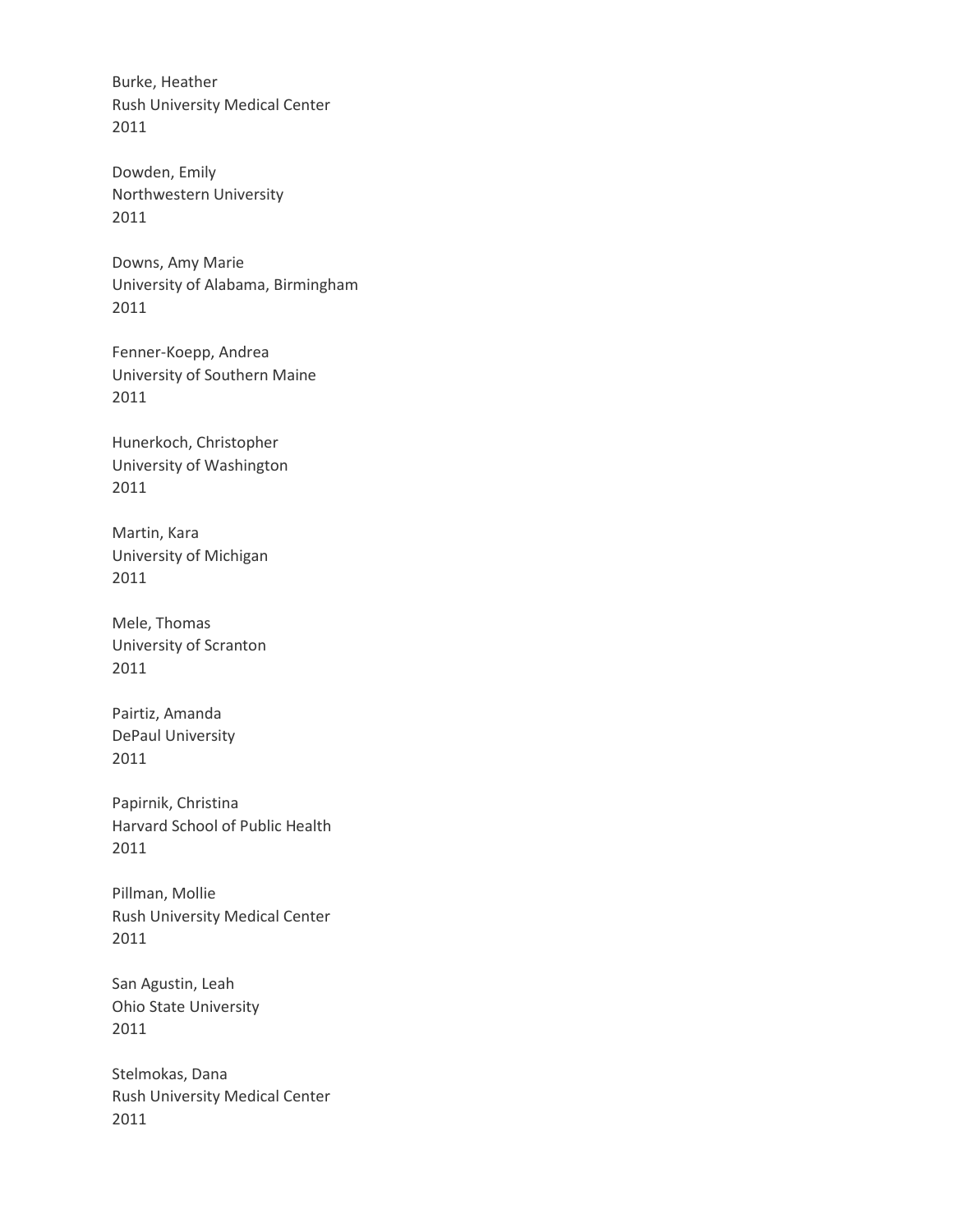Switaj, Mark Georgetown University 2011

Tao, Liwen (Sophia) Arizona State University 2011

Agarwal, Shyam Arizona State University 2010

Bailey, Martha Rush University 2010

Byrne, Siobhan Ohio State University 2010

Desai, Seema Northwestern University 2010

Goddard, Richard Rush University 2010

Hayes, Ariel Duke University 2010

Huynh, Tammi University of North Carolina 2010

Idowu, Andrew University of Chicago 2010

Kasaraneni, Sarika Columbia University 2010

Leppert, Michelle Emory University 2010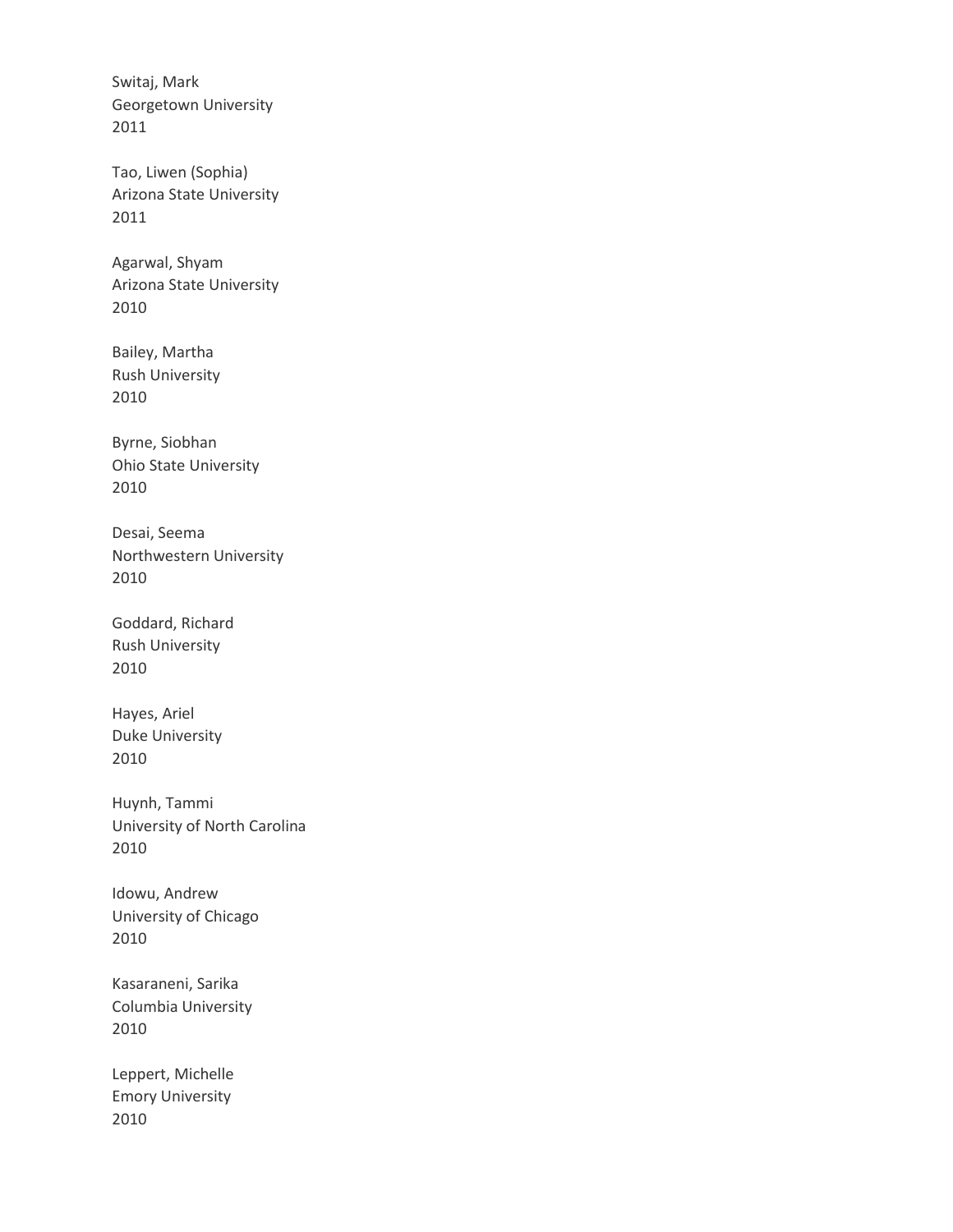McConville, Robert University of North Carolina 2010

Miller, Nolan University of Missouri 2010

Nissen, Daniel Rush University 2010

Voigt, Jordan University of Alabama at Birmingham 2010

Wolf, Helaina University of Florida 2010

Wright, Elizabeth University of Houston 2010

Ashmus, Nicole University of Michigan 2009

Bafaloukos, Nick University of Chicago 2009

Chowdhury, Ankush Emory University 2009

Clifton, Kelli Ohio State University 2009

Im, Ji Yale University 2009

Kessler, Andrea University of Rochester 2009